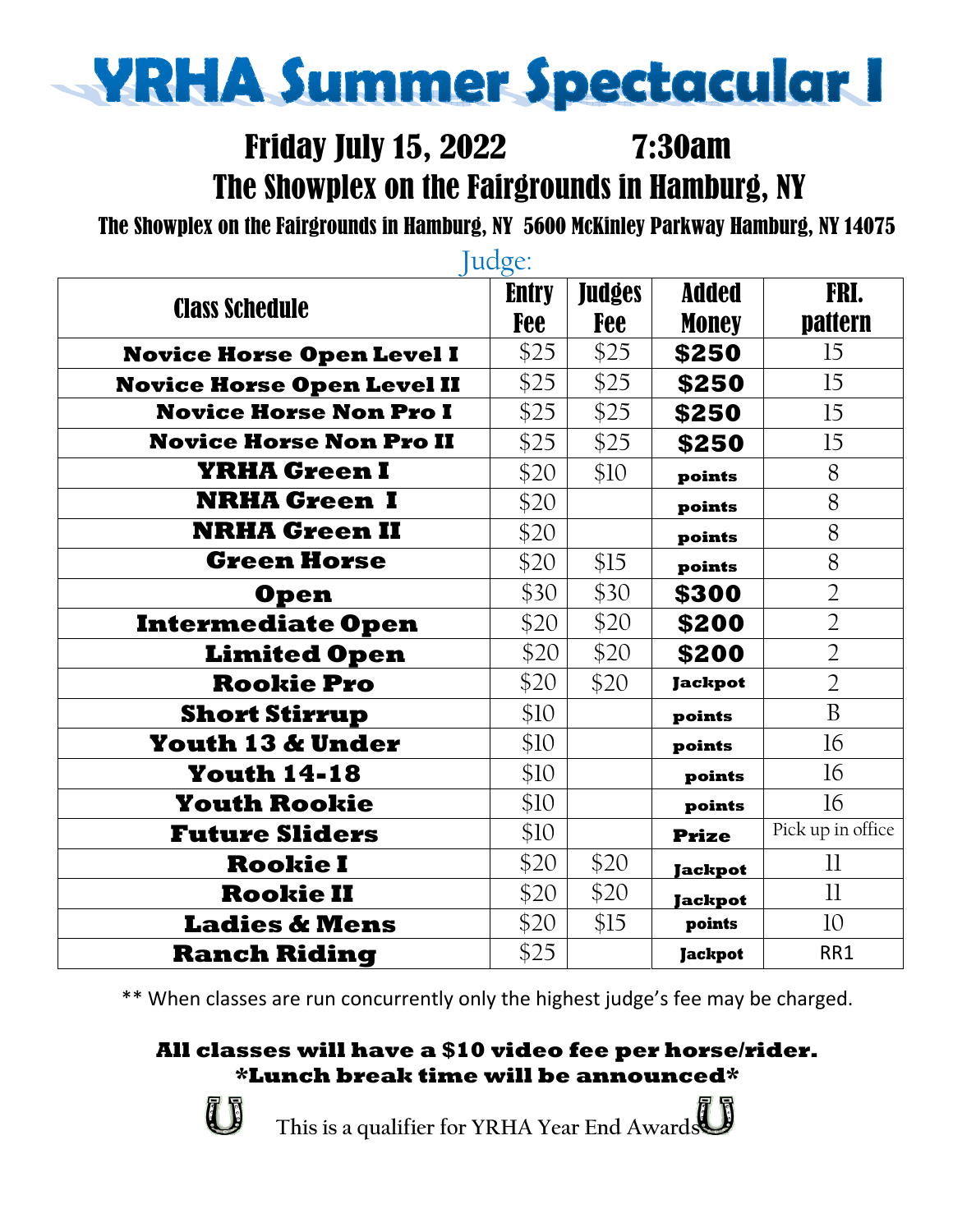

## Saturday July 16, 2022 7:30am

The Showplex on the Fairgrounds in Hamburg, NY 5600 McKinley Parkway Hamburg, NY 14075

Judge:

| <b>Class Schedule</b>                            | <b>Entry</b> | <b>Judges</b><br>Fee | <b>Added</b>   | Sat.              |
|--------------------------------------------------|--------------|----------------------|----------------|-------------------|
|                                                  | Fee          |                      | <b>Money</b>   | pattern           |
| <b>Short Stirrup</b>                             | \$10         |                      | points         | A                 |
| <b>Youth 13 &amp; Under</b>                      | \$10         |                      | points         | 8                 |
| <b>Youth 14-18</b>                               | \$10         |                      | points         | 8                 |
| <b>Youth Rookie</b>                              | \$10         |                      | points         | 8                 |
| <b>Future Sliders</b>                            | \$10         |                      | prize          | Pick up in office |
| <b>Rookie I</b>                                  | \$20         | \$20                 | <b>Jackpot</b> | 6                 |
| <b>Rookie II</b>                                 | \$20         | \$20                 | <b>Jackpot</b> | 6                 |
| <b>Non Pro</b>                                   | \$30         | \$30                 | \$300          | 10                |
| <b>Intermediate Non Pro</b>                      | \$20         | \$20                 | \$200          | 10                |
| <b>Limited Non Pro</b>                           | \$20         | \$20                 | \$200          | 10                |
| <b>Bobbi Mancuso Memorial Prime Time Non Pro</b> | \$20         | \$20                 | \$200          | 10                |
| <b>Masters Non Pro</b>                           | \$20         | \$20                 | <b>Jackpot</b> | 10                |
| <b>Markel Insurance L4 Non Pro Derby</b>         | \$100        | \$50                 | \$1000         | 10                |
| <b>Darrel Sherwin Memorial Open</b>              | \$50         | \$35                 | \$500          | 9                 |
| <b>Intermediate Open</b>                         | \$20         | \$20                 | \$200          | 9                 |
| <b>Limited Open</b>                              | \$20         | \$20                 | \$200          | 9                 |
| <b>Rookie Pro</b>                                | \$20         | \$20                 | <b>Jackpot</b> | 9                 |
| <b>Level 4 Open Derby</b>                        | \$100        | \$50                 | \$1000         | 9                 |

\*\* When classes are run concurrently only the highest judge's fee may be charged.

#### **All classes will have a \$10 video fee per horse/rider. \*Lunch break time will be announced\***



**This is a qualifier for YRHA Year End Awards**